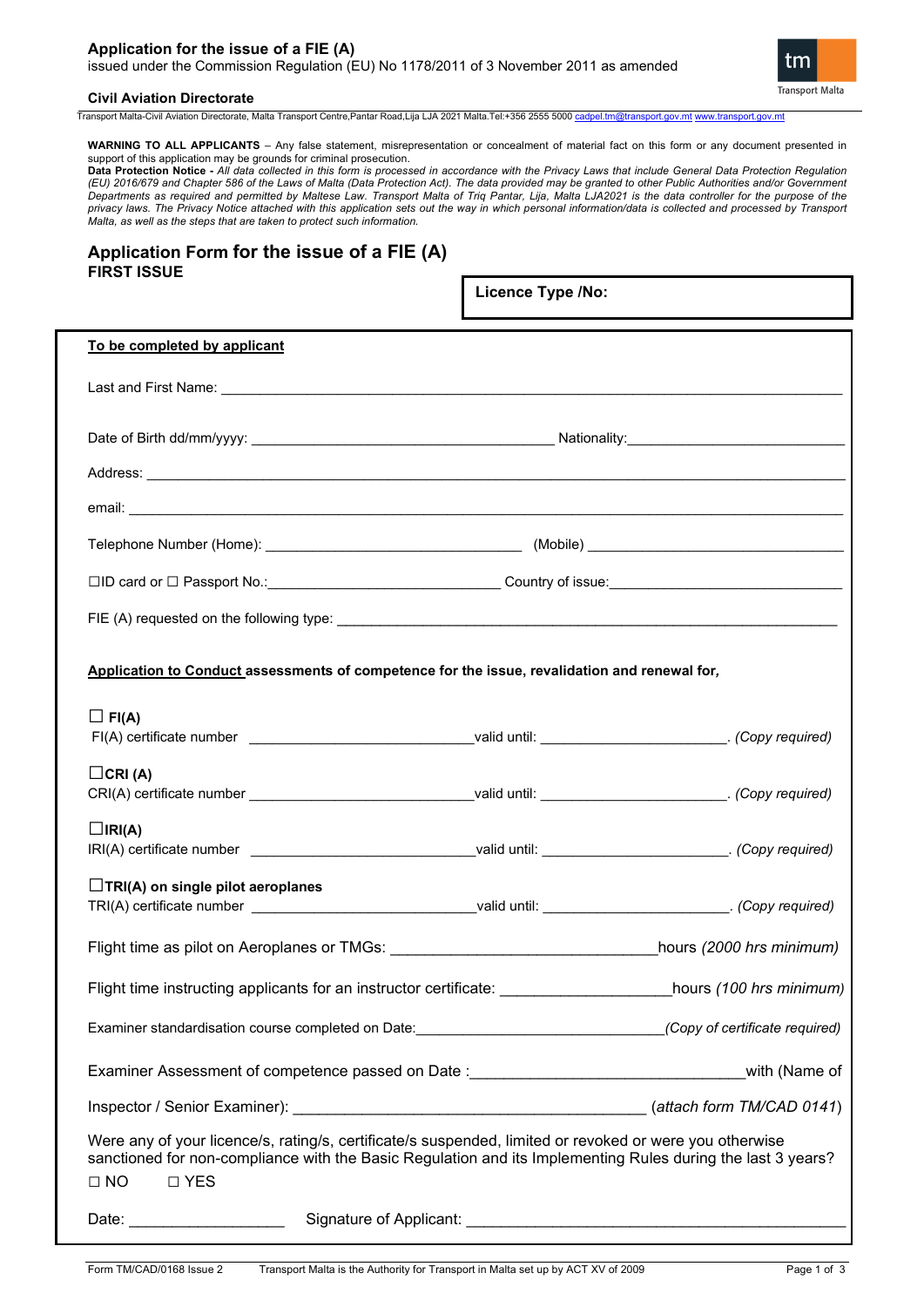# **Application for the issue of a FIE (A)**

issued under the Commission Regulation (EU) No 1178/2011 of 3 November 2011 as amended

## **Civil Aviation Directorate**

**Submission Instructions**

as applicable

**Documents required:**

Transport Malta-Civil Aviation Directorate, Malta Transport Centre,Pantar Road,Lija LJA 2021 Malta.Tel:+356 2555 5000 [cadpel.tm@transport.gov.mt](mailto:cadpel.tm@transport.gov.mt) [www.transport.gov.mt](http://www.transport.gov.mt/)

| <b>ubmission Instructions</b> |                                                                                                                 | <b>Office</b><br><b>Use</b><br>Only |  |
|-------------------------------|-----------------------------------------------------------------------------------------------------------------|-------------------------------------|--|
|                               | ocuments required:                                                                                              |                                     |  |
|                               | 1. A copy of the Certificate for the Examiners Standardisation Course.                                          | $\textcircled{\scriptsize{1}}$      |  |
| 2.                            | Log Book                                                                                                        | $^{\circledR}$                      |  |
|                               | 3. Copy of Licence held.                                                                                        | $^\circledR$                        |  |
| 4.                            | Copy of FI(A) / CRI(A) / IRI(A) / TRI(A) on single pilot aeroplanes Instructor Certificate/s,<br>aa annliaahla. | $^\circledR$                        |  |

- 5. Certification from ATO showing Flight Time instructing Applicants for an Instructor certificate
- 6. Copy of Medical certificate
- 7. Assessment of Competence Form TM/CAD/0141
- 8. Copy of your Criminal Record (not older than 3 months)

# **It is important to send all the documents to avoid a delay in the issue of the rating. Transport Malta – Civil Aviation Directorate Bank Details:**

Bank Name: Bank of Valletta Bank Branch: Naxxar Bank Address: 38, Triq tal-Labour, Naxxar NXR 9020 Bank's BIC Code: VALLMTMT Sort Code: 22013 Account Holder: Transport Malta – Civil Aviation Directorate Account No: 12000580013 IBAN No: MT13VALL 22013 0000 000 12000 5800 13

**Fee**: The applicable fee in the Malta Air Navigation Order / Scheme of Charges on the Transport Malta website has to be submitted with the application.

**Queries**: If you need additional information send an email to [cadpel.tm@transport.gov.mt](mailto:cadpel.tm@transport.gov.mt) to the attention of

Personnel Licensing Section, Transport Malta Civil Aviation Directorate - giving your contact telephone number.

Send completed form to:

**Transport Malta-CAD, Personnel Licensing Section, Pantar Road Lija, LJA 2021, Malta**



 $\circledS$ 

 $\circled6$ 

 $\circledD$ 

 $\circledR$